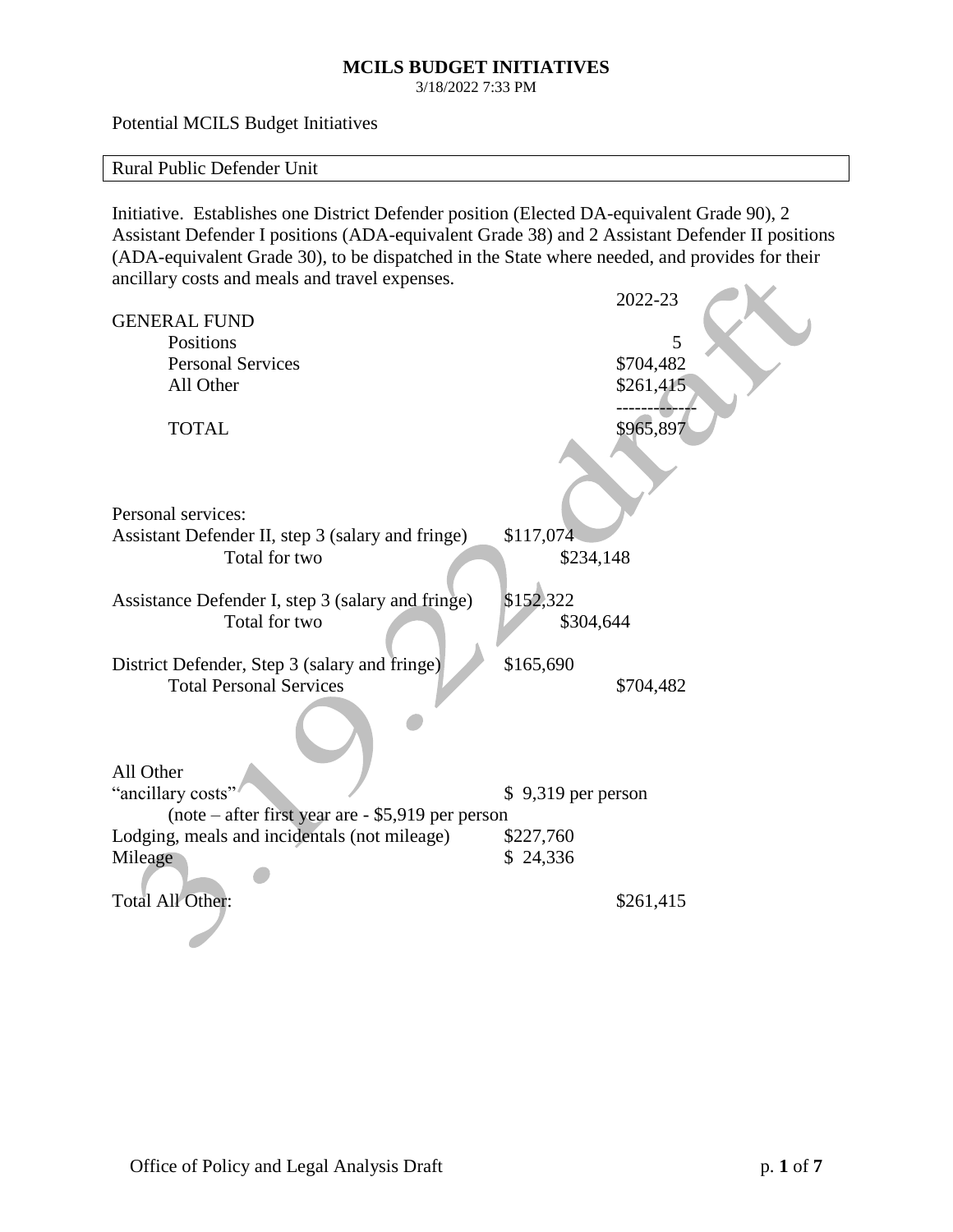3/18/2022 7:33 PM

### Legal research resources (electronic access, some paper publications)

Initiative: Provides funds for MCILS to enter into contract for online legal research access that is then provided to MCILS rostered attorneys (up to 300), and annual reimbursement for written legal materials purchased by attorneys.

GENERAL FUND All Other  $$275,580$ 

Westlaw Edge online resource (up to 300 attorney licenses) *as an example*

Year 1: \$46,080 Year 2: \$47,001.60

Year 3: \$47,941.68

Written materials available to prosecutors including Court Rules; Jury Instructions; Statutes: \$765 per attorney.

 $X$  300 attorneys = \$229,500 per year in reimbursements

• MCILS plan is to base the actual reimbursement for written materials on the amount spent multiplied by the percentage of the attorney's practice actually spent providing indigent legal services

Or

• First year full reimbursement; each year after, if provided indigent legal services in the prior year at a specified threshold, receive full reimbursement the subsequent year.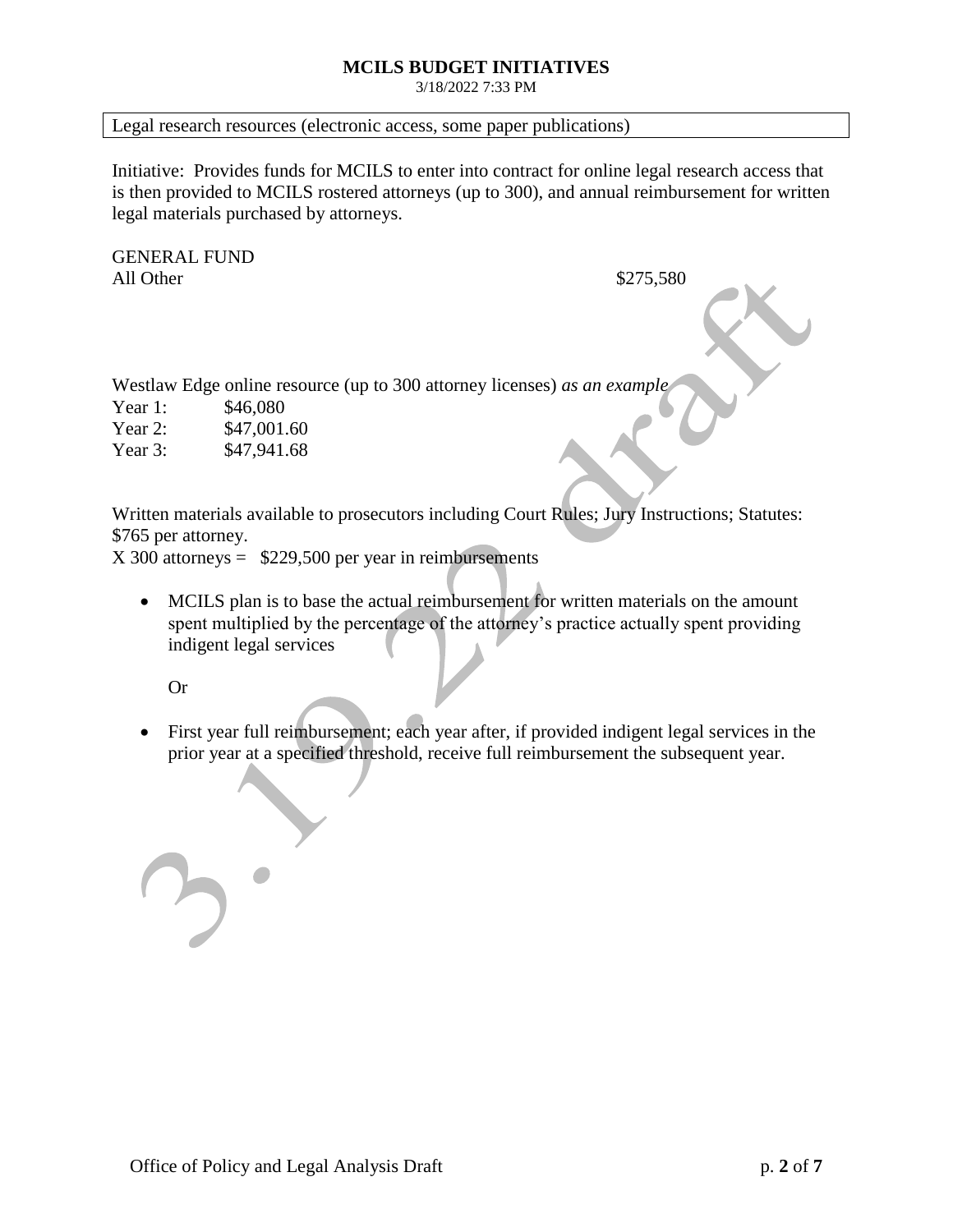3/18/2022 7:33 PM

Training

Initiative: Provides funds for MCILS to provide up to 4, 2-day in-person trainings per year, including the costs of facilities, food and honoraria for expert trainings.

GENERAL FUND All Other  $$300,000$ 

Estimate for the facilities and food for four, two-day in-person trainings per year is \$250,000. Honoraria for expert teachers is estimated at \$50,000 per year.

Paying counsel for their time in attending trainings – no appropriation is necessary, but statutory authority is necessary. (not drafted yet)

Option: Offer training as hybrid or fully remote, and locate in-person training in different locations so easy for attorneys located around the State to attend at in-person without traveling far or spending the night.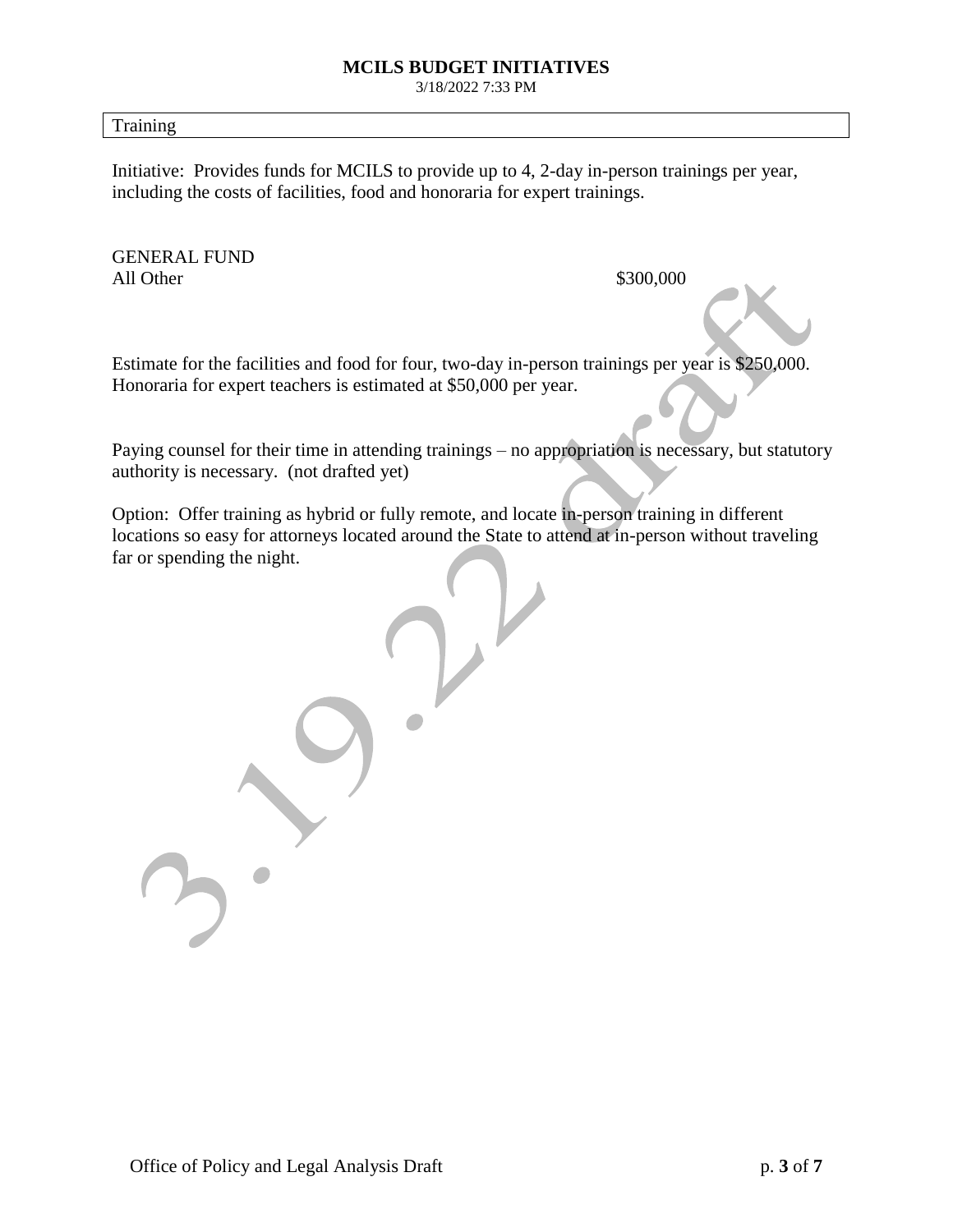3/18/2022 7:33 PM

Contracts to specialists

Initiative: Provides funds and authority for MCILS to contract with attorneys and other providers and subject matter experts to support indigent legal services by providing targeted support concerning diversion and mitigation, appellate assistance, mentoring of new attorneys and serving co-counsel or lead counsel with a new attorney

GENERAL FUND All Other  $$240,000$ 

MCILS would like to contract with attorneys, and potentially other providers such as social workers and subject matter experts, to support indigent legal services. To begin trial that process, MCILS hopes to contract with four attorneys who are already otherwise eligible to provide indigent legal services. When those attorneys are providing direct support for specific clients in specific cases, the expectation is that they would bill for that time through the MCILS case management system, as they would in the ordinary course. Those attorneys will have time that cannot be billed to a specific case, however. MCILS seeks an appropriation and authority to enter into those contracts, subject to the RFP and procurement process. MCILS would begin with the following four specialties and would permit up to one-third time to support these services.

| Diversion and mitigation specialist            | \$60,000 |
|------------------------------------------------|----------|
| Appellate assistance                           | \$60,000 |
| Mentoring new lawyers                          | \$60,000 |
| Available co-counsel/counsel with new attorney | \$60,000 |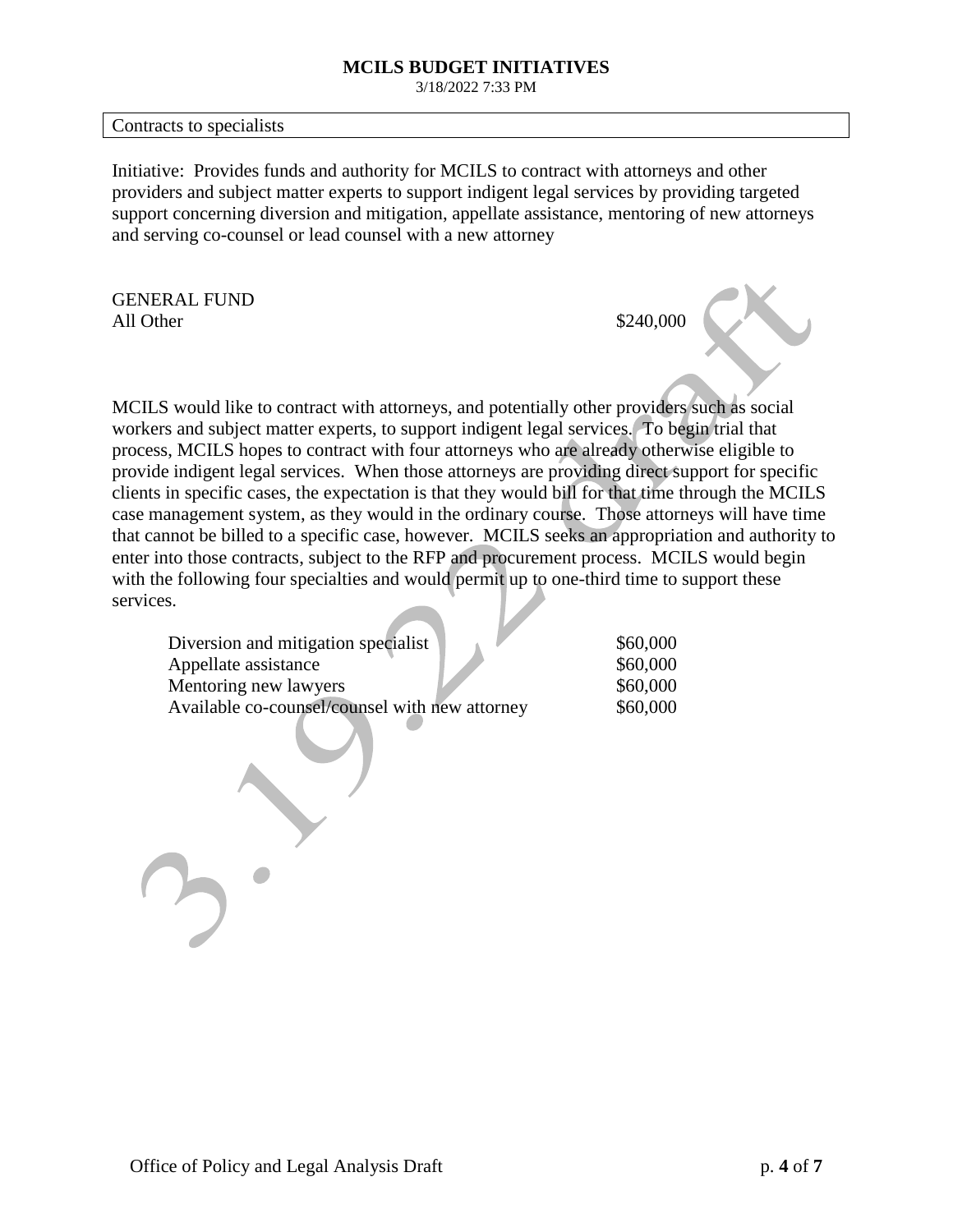3/18/2022 7:33 PM

Increase hourly rate to \$100

Initiative: Provides funding to raise the hourly rate for attorneys from \$80 to \$100 to continue to move toward resource parity between the defense and prosecution functions.

GENERAL FUND All Other \$4,649,763

Working from FY21 numbers, because the FY22 numbers to date are a mix of \$60 and \$80 / hour: MCILS paid out \$13,949,290 in FY21. That becomes \$18,599,053 at the current rate of \$80 / hour, and \$23,248,816 at \$100 / hour. Actual costs are hard to estimate, because the numbers depend so heavily on the State's charging decisions and on what the Court is up to.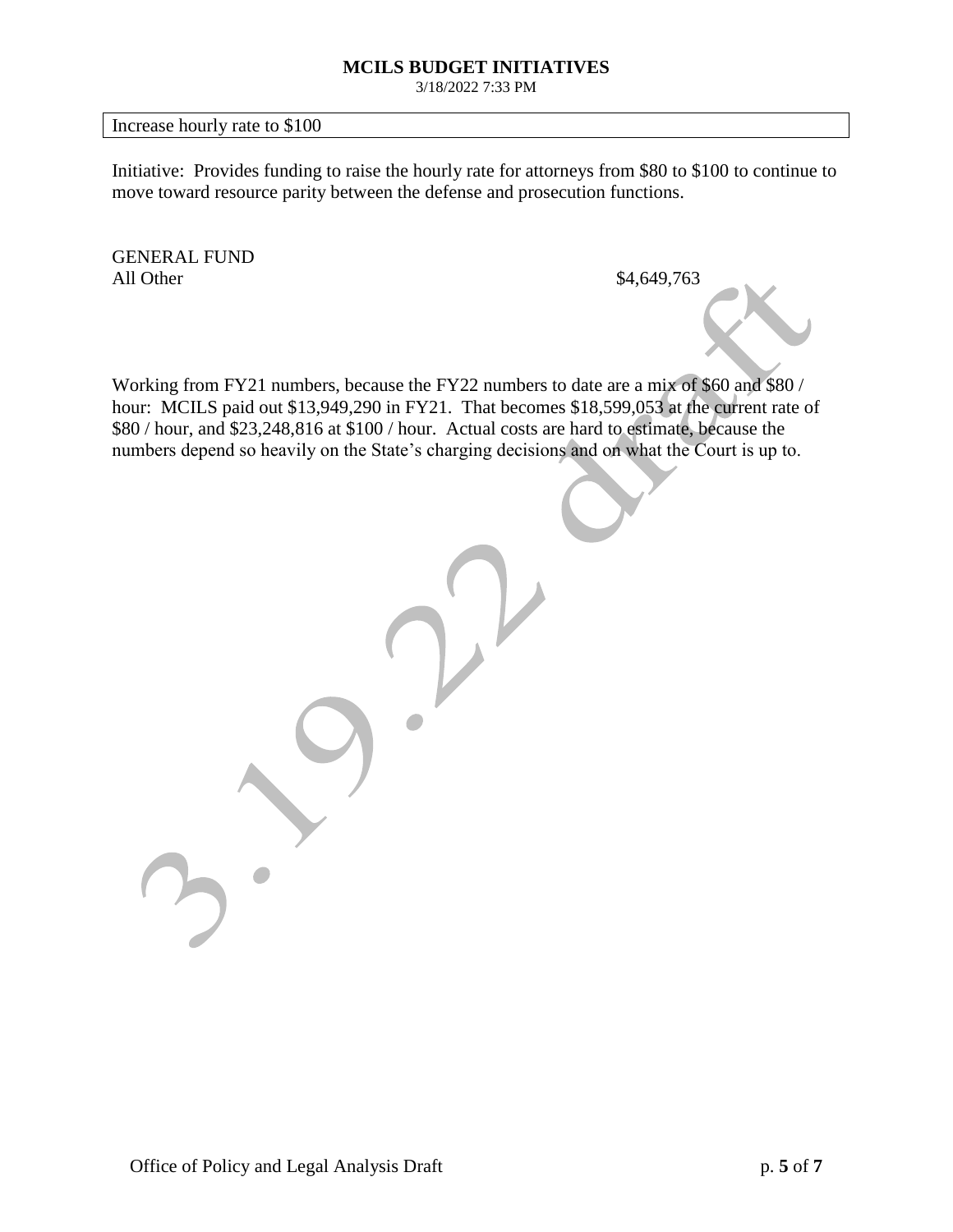3/18/2022 7:33 PM

### Kennebec County Public Defender Office

This is based on the appropriations section from the committee amendment to LD 1686, currently on the Special Appropriations Table. The numbers have been updated to reflect a start date of October 1, 2022, and the two 3% state employee increases.

# **INDIGENT LEGAL SERVICES, MAINE COMMISSION ON**

### **Maine Commission on Indigent Legal Services Z112**

Initiative: Establishes and provides funding for 4 Public Service Manager III positions, 5 Public Service Manager II positions, 2 Public Service Coordinator I positions, 2 Clinical Social Worker positions, 3 Paralegal positions and one Office Specialist II position to establish a Public Defender Office in Kennebec County. These positions begin October 1, 2022.

| <b>GENERAL FUND</b><br>POSITIONS - LEGISLATIVE COUNT<br><b>Personal Services</b><br>All Other | 2021-22 | 2022-23<br>17.000<br>\$1,559,211<br>\$115,719 |
|-----------------------------------------------------------------------------------------------|---------|-----------------------------------------------|
| <b>GENERAL FUND TOTAL</b>                                                                     |         | \$1,674,930                                   |